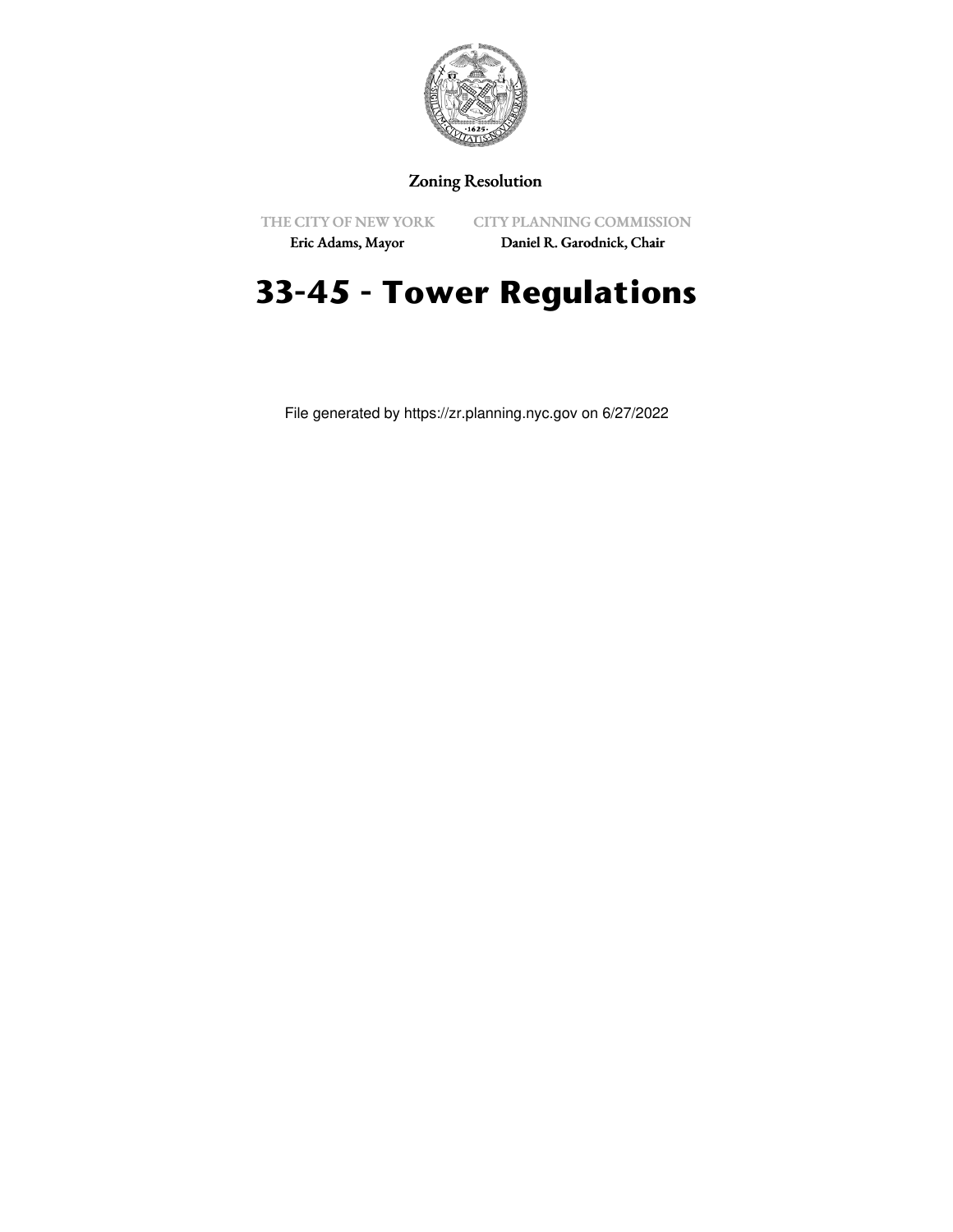## **33-45 - Tower Regulations**

LAST AMENDED 12/15/1961

# **33-451 - In certain specified Commercial Districts**

LAST AMENDED 3/22/2016

#### C4-7 C5-2 C5-3 C5-4 C5-5 C6-4 C6-5 C6-6 C6-7 C6-8 C6-9

In the districts indicated, any #buildings# or portions thereof which in the aggregate occupy not more than 40 percent of the #lot area# of a #zoning lot# or, for #zoning lots# of less than 20,000 square feet, the percent set forth in Section 33-454 (Towers on small lots), may penetrate an established #sky exposure plane#. (Such #building# or portion thereof is hereinafter referred to as a tower.) At any given level, except where the provisions set forth in Section 33-455 (Alternate regulations for towers on lots bounded by two or more streets) or 33-456 (Alternate setback regulations on lots bounded by two or more streets) or 33-457 (Tower setbacks on narrow blocks) are applicable and where the option is taken to be governed by such provisions, such tower may occupy any portion of the #zoning lot# not located less than 15 feet from the #street line# of a #narrow street#, or less than 10 feet from the #street line# of a #wide street#, provided that the aggregate area so occupied within 50 feet of a #narrow street# shall not exceed 1,875 square feet and the aggregate area so occupied within 40 feet of a #wide street# shall not exceed 1,600 square feet.

If all of the #buildings# on a #zoning lot# containing such tower do not occupy at any level more than the maximum percent of the #lot area# set forth in this Section or Section 33-454 for towers, the tower may occupy any portion of the #zoning lot# located 20 feet or more from the #street line# of a #narrow street# or 15 feet or more from the #street line# of a #wide street#, provided that the aggregate area so occupied within 50 feet of a #narrow street# shall not exceed 2,250 square feet and the aggregate area so occupied within 40 feet of a #wide street# shall not exceed 2,000 square feet.

Unenclosed balconies, subject to the provisions of Section 24-166 (Balconies), are permitted to project into or over open areas not occupied by towers.

# **33-452 - Community facility buildings in C1 or C2 Districts when mapped within R7-2, R8, R9 or R10 Districts**

LAST AMENDED 6/29/1994

## C1-1 C1-2 C1-3 C1-4 C1-5 C2-1 C2-2 C2-3 C2-4 C2-5

In the districts indicated, when mapped within an R7-2, R8, R9 or R10 District, the provisions set forth in Section 33-451 (In certain specified Commercial Districts) shall apply to any #community facility building#. If a #building# is used for both #community facility# and #commercial# #uses#, no portion of such #building# occupied by #commercial# #use# shall penetrate the #sky exposure plane# as set forth in Sections 33-43 (Maximum Height of Walls and Required Setbacks) or 33-44 (Alternate Front Setbacks).

# **33-453 - Community facility buildings in certain specified Commercial Districts**

LAST AMENDED 6/29/1994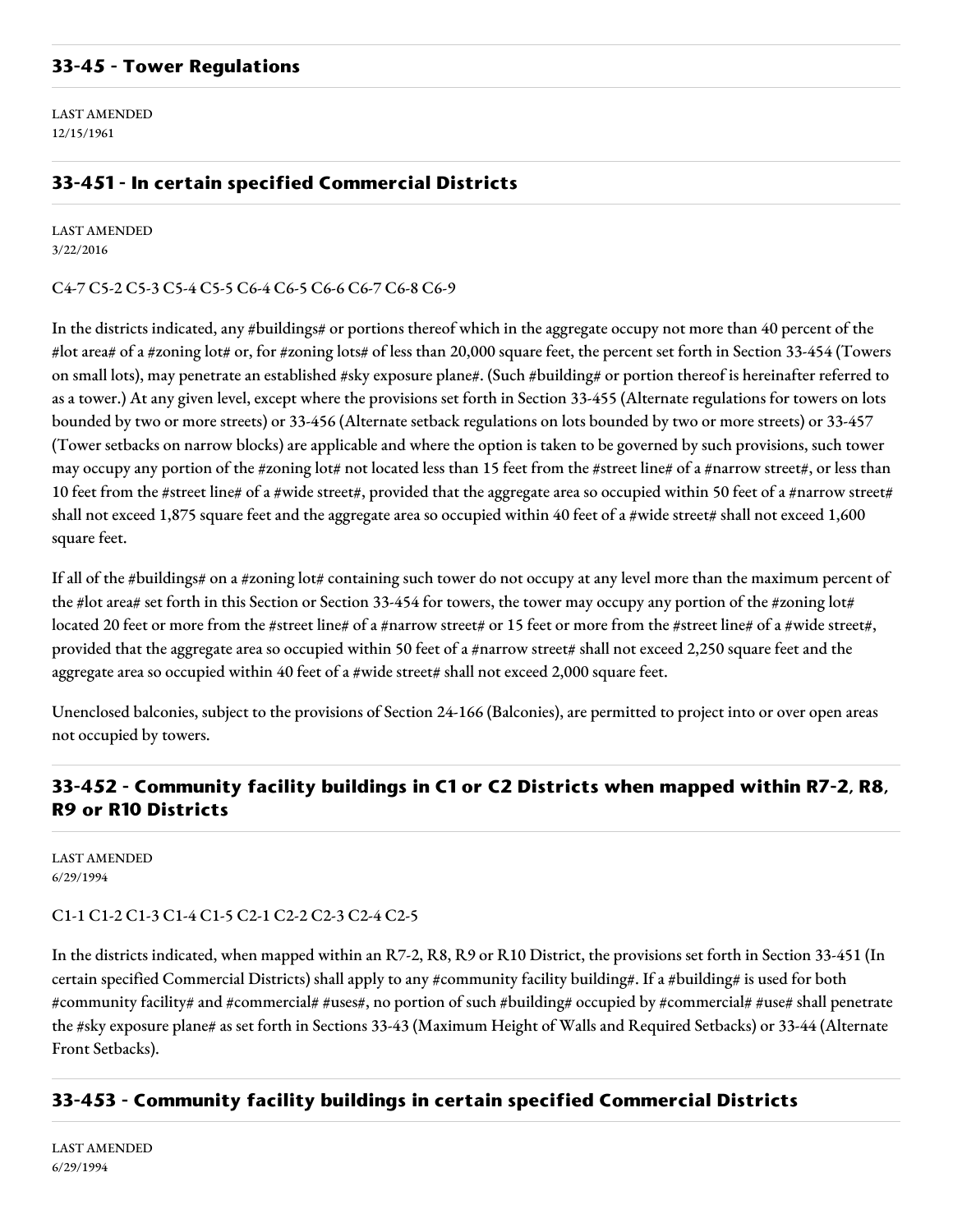## C1-6 C1-7 C1-8 C1-9 C2-6 C2-7 C2-8 C4-4 C4-5 C4-6 C5-1 C6-1 C6-2 C6-3 C8-3 C8-4

In the districts indicated, the provisions set forth in Section 33-451 (In certain specified Commercial Districts) shall apply to any #community facility building#. If a #building# is used for both #community facility# and #commercial# #uses#, no portion of such #building# occupied by #commercial# #use# shall penetrate the #sky exposure plane# as set forth in Section 33-43 (Maximum Height of Walls and Required Setbacks) or 33-44 (Alternate Front Setbacks).

## **33-454 - Towers on small lots**

LAST AMENDED 12/15/1961

## C1 C2 C4-4 C4-5 C4-6 C4-7 C5 C6 C8-3 C8-4

In the districts indicated, a tower permitted under the provisions of Sections 33-451, 33-452 or 33-453 may occupy the percent of the #lot area# of a #zoning lot# set forth in the following table:

LOT COVERAGE OF TOWERS ON SMALL ZONING LOTS

| Area of #Zoning Lot# (in<br>square feet) | Maximum Percent of #Lot<br>Coverage# |
|------------------------------------------|--------------------------------------|
| 10,500 or less                           | 50                                   |
| 10,501 to 11,500                         | 49                                   |
| 11,501 to 12,500                         | 48                                   |
| 12,501 to 13,500                         | 47                                   |
| 13,501 to 14,500                         | 46                                   |
| 14,501 to 15,500                         | 45                                   |
| 15,501 to 16,500                         | 44                                   |
| 16,501 to 17,500                         | 43                                   |
| 17,501 to 18,500                         | 42                                   |
| 18,501 to 19,999                         | 41                                   |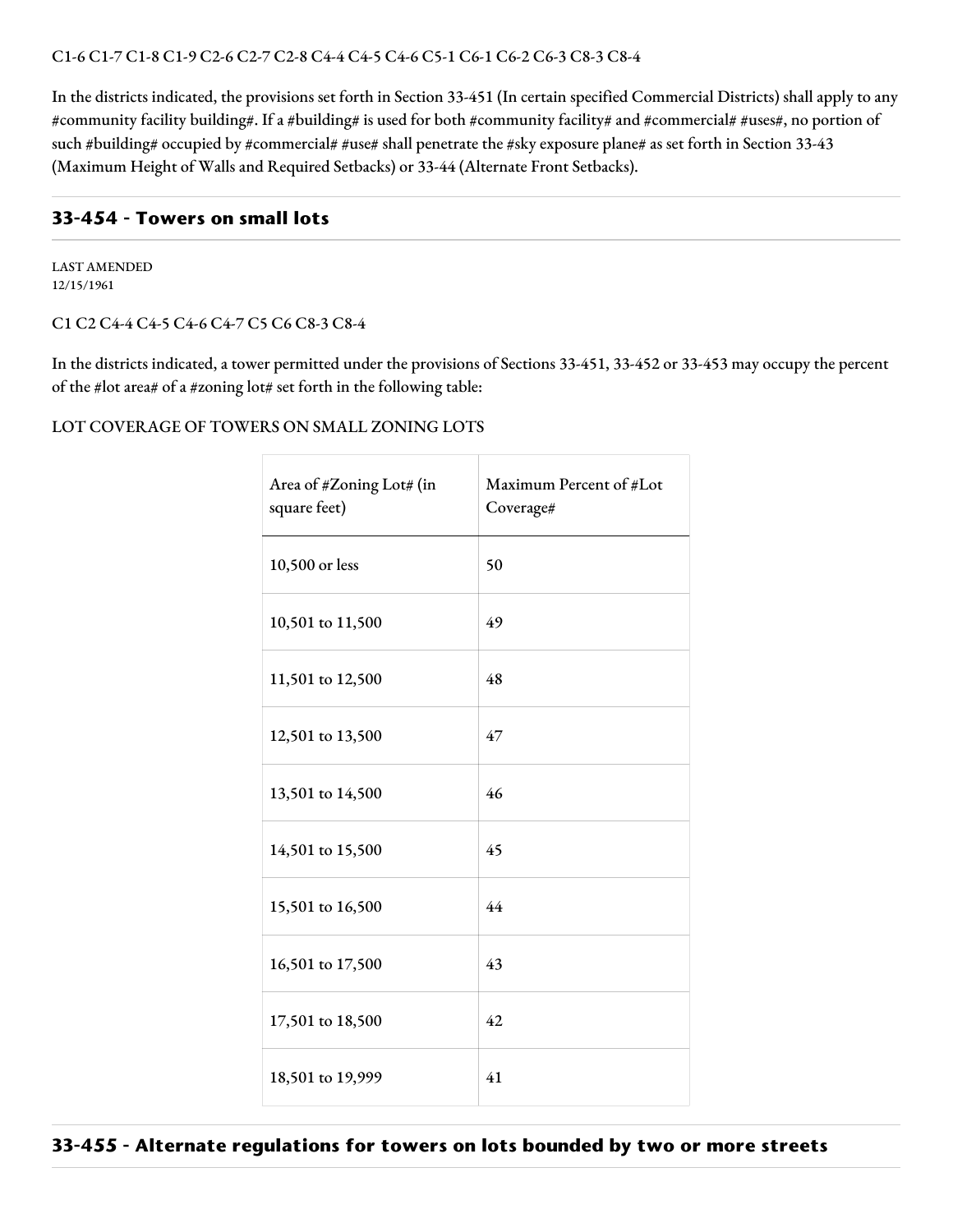## C5-3 C5-5 C6-6 C6-7 C6-9

In the districts indicated, if a #zoning lot# is bounded by at least two #street lines#, a tower may occupy the percent of the #lot area# of a #zoning lot# set forth in this Section, provided that, except as otherwise set forth in Section 33-457 (Tower setbacks on narrow blocks), all portions of any #building# or #buildings# on such #zoning lot#, including such tower, are set back from #street lines# as required in this Section.

- (a) The maximum percent of #lot area# that may be occupied by such tower, shall be the sum of 40 percent plus one-half of one percent for every .10 by which the #floor area ratio# of such #zoning lot# is less than the #floor area ratio# permitted under the provisions of Sections 33-12 (Maximum Floor Area Ratio), 33-13 (Floor Area Bonus for a Public Plaza) or 33- 14 (Floor Area Bonus for Arcades). The maximum #lot coverage# for any tower built under the provisions of this Section or for any #building# or #buildings# on any #zoning lot# occupied by such tower shall be 55 percent of the #lot area# of such #zoning lot#.
- (b) At all levels, including ground level, such #building# shall be set back from the #street line# as follows:
	- (1) On #narrow streets#, by a distance equal to at least the fraction of the #aggregate width of street walls# of the tower, the numerator of which fraction is one and the denominator of which fraction is the sum of 3.0 plus .0667 for every .10 by which the #floor area ratio# of such #building# is less than the #floor area ratio# permitted under the provisions of Sections 33-12, 33-13 or 33-14, provided that such fraction shall be no less than one-fifth, and provided further that such setback need not exceed 45 feet.
	- (2) On #wide streets#, by a distance equal to at least the fraction of the #aggregate width of street walls# of the tower, the numerator of which fraction is one and the denominator of which fraction is the sum of 4.0 plus .10 for every .10 by which the #floor area ratio# of such #building# is less than the #floor area ratio# permitted under the provisions of Sections 33-12, 33-13 or 33-14, provided that such fraction shall be no less than oneseventh, and provided further that such setback need not exceed 35 feet.
- (c) If a #zoning lot# occupies an entire #block#, the maximum setback, set forth in paragraph (b) of this Section, of 45 feet on each #narrow street# bounding the #zoning lot# may be reduced by one foot for every six feet of setback provided on a #wide street# bounding the #zoning lot# in addition to the setbacks otherwise required for #wide streets# as set forth in such paragraph, provided that no setback on a #narrow street# resulting from such reduction shall be less than 35 feet or one-tenth the #aggregate width of street walls# of the tower, whichever shall require the greater setback.
- (d) The additional setbacks on #wide streets# set forth in paragraph (c) of this Section may be provided entirely on one #wide street# or divided in any proportion among any two #wide streets# bounding the #zoning lot#.
- (e) Notwithstanding any other provision set forth in this Section, no #building# or portion of a #building# built under the provisions of this Section shall be set back less than 25 feet from the #street line# on #narrow streets# or less than 15 feet from the #street line# on #wide streets#.

# **33-456 - Alternate setback regulations on lots bounded by two or more streets**

LAST AMENDED 2/2/2011

## C5-3 C5-5 C6-6 C6-7 C6-9

In the districts indicated, except as otherwise set forth in Section 33-457 (Tower setbacks on narrow blocks), if a #zoning lot# is